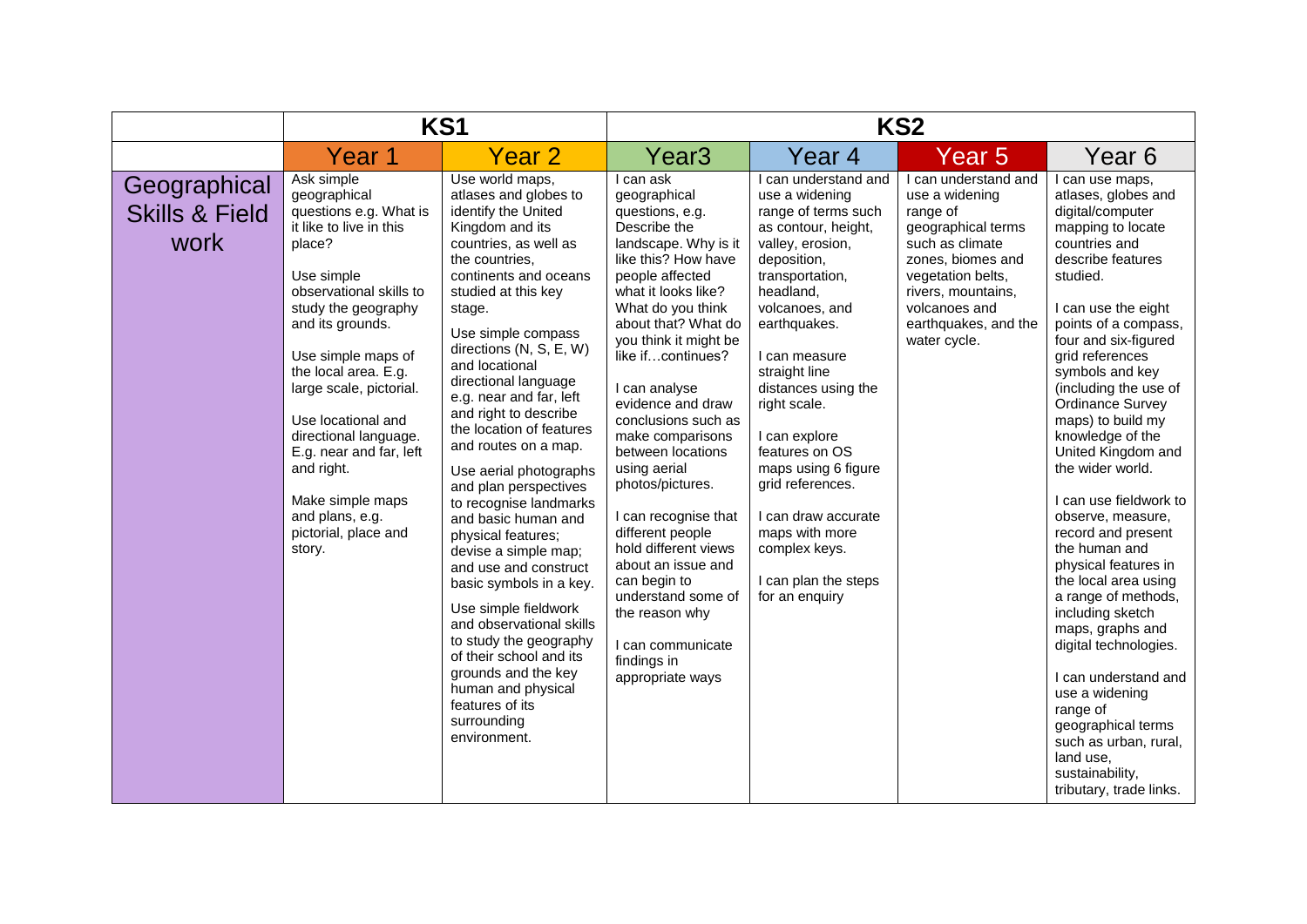|  | I can understand<br>and use<br>geographical terms                                                                                              |  | I can use maps,<br>charts etc to support<br>decision making |
|--|------------------------------------------------------------------------------------------------------------------------------------------------|--|-------------------------------------------------------------|
|  | such as: meander,<br>floodplain, location,<br>industry, transport,<br>settlement, water<br>cycle.                                              |  | about the location of<br>places e.g. new<br>bypass.         |
|  | I can use basic<br>geographical words<br>such as cliff, ocean,<br>valley, vegetation,<br>soil, mountain, port,<br>harbour, factory,<br>office. |  |                                                             |
|  | I can make more<br>detailed fieldwork<br>sketches/diagrams                                                                                     |  |                                                             |
|  | I can use fieldwork<br>instruments e.g.<br>camera, rain,<br>gauge.                                                                             |  |                                                             |
|  | I can use and<br>interpret maps,<br>globes, atlases and<br>digital mapping to<br>find countries and<br>key features.                           |  |                                                             |
|  | I can use four figure<br>grid references.                                                                                                      |  |                                                             |
|  | I can use the 8<br>points of a compass                                                                                                         |  |                                                             |
|  | I can make plans<br>and maps using<br>symbols and keys.                                                                                        |  |                                                             |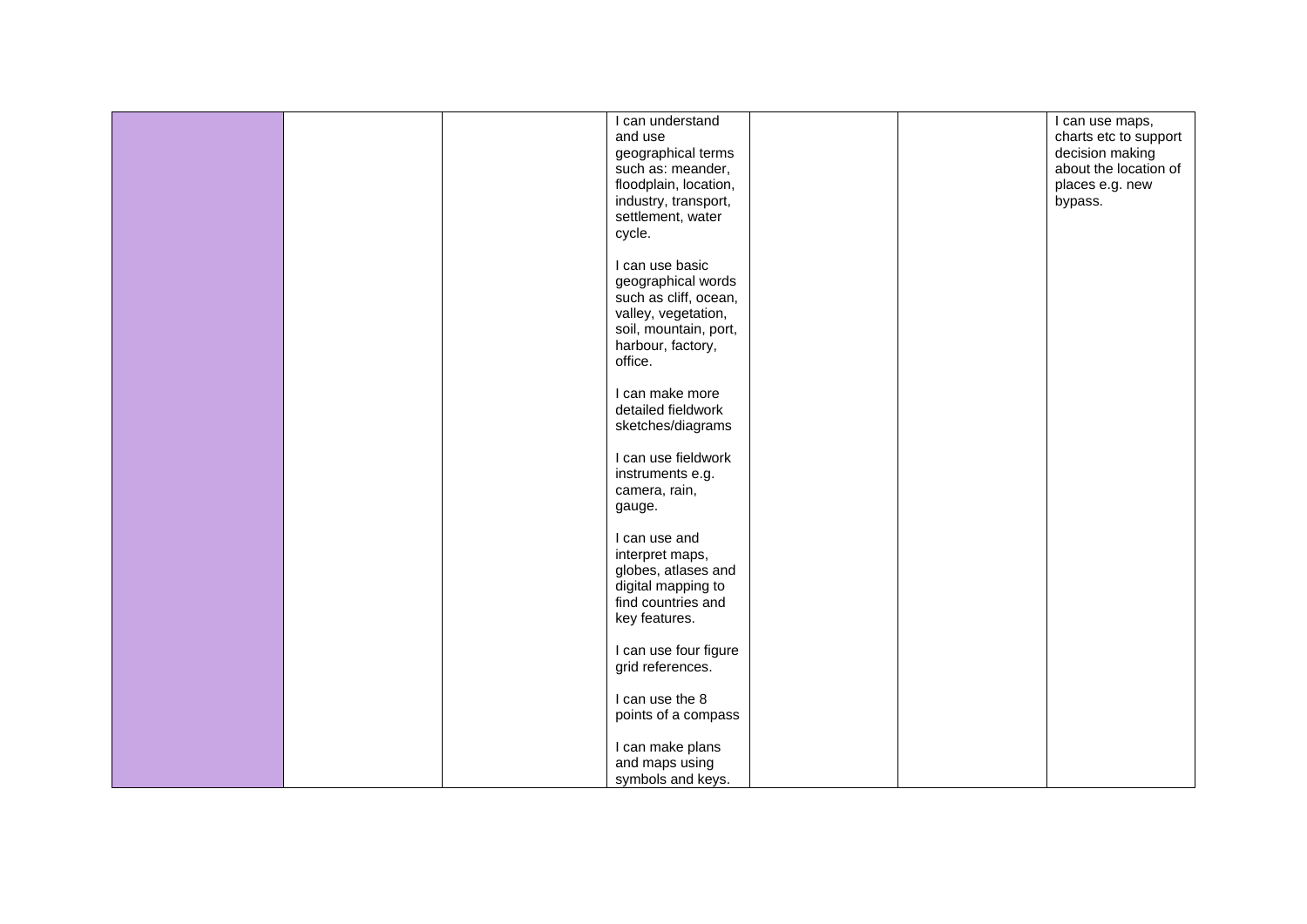| Locational | Understand how some                       | Name and locate the                          | I can name and                  | I can recognise the                | I can identify and                              | I can locate the                            |
|------------|-------------------------------------------|----------------------------------------------|---------------------------------|------------------------------------|-------------------------------------------------|---------------------------------------------|
|            | places are linked to<br>other places e.g. | world's seven<br>continents and five         | locate the cities of<br>the UK. | different shapes of<br>continents. | describe the<br>significance of the             | world's countries,<br>using maps to focus   |
| Knowledge  | roads, trains.                            | oceans.                                      |                                 |                                    | Prime/Greenwich                                 | on Europe and North                         |
|            |                                           |                                              | I can point to where            | I can show I know                  | Meridian and time                               | and South America.                          |
|            |                                           | Name and locate and                          | countries are within            | features nearby and                | zones including day                             | concentrating on                            |
|            |                                           | identify characteristics                     | the UK and their                | beyond the UK.                     | and night.                                      | their environmental                         |
|            |                                           | of the four countries                        | key topographical<br>features.  | I can show I where                 | I can recognise the                             | regions, key physical<br>and human          |
|            |                                           | and capital cities of the<br>United Kingdom. |                                 | countries are within               | different shapes of                             | characteristics,                            |
|            |                                           |                                              |                                 | Europe, including                  | countries                                       | countries and major                         |
|            |                                           | Name, locate and                             |                                 | Russia.                            |                                                 | cities.                                     |
|            |                                           | identify characteristics                     |                                 | I can explain how the              | I can identify the                              | I can name and                              |
|            |                                           | of the seas surrounding                      |                                 | locality is set within a           | physical<br>characteristics and                 | locate countries and                        |
|            |                                           | the United Kingdom.                          |                                 | wider geographical                 | key topographical                               | cities of the United                        |
|            |                                           |                                              |                                 | context.                           | features of the                                 | Kingdom,                                    |
|            |                                           |                                              |                                 |                                    | countries within                                | geographical regions                        |
|            |                                           |                                              |                                 |                                    | North America.                                  | and their identifying<br>human and physical |
|            |                                           |                                              |                                 |                                    | I can show I know                               | characteristics, key                        |
|            |                                           |                                              |                                 |                                    | about the wider                                 | topographical                               |
|            |                                           |                                              |                                 |                                    | context of places                               | features and                                |
|            |                                           |                                              |                                 |                                    | e.g. county, region<br>and country              | understand how<br>some of these             |
|            |                                           |                                              |                                 |                                    |                                                 | aspects have                                |
|            |                                           |                                              |                                 |                                    | I can describe where                            | changed over time.                          |
|            |                                           |                                              |                                 |                                    | a variety of places                             |                                             |
|            |                                           |                                              |                                 |                                    | are in relation to<br>physical and human        | I can identify the<br>position and          |
|            |                                           |                                              |                                 |                                    | features.                                       | significance of                             |
|            |                                           |                                              |                                 |                                    |                                                 | latitude, longitude,                        |
|            |                                           |                                              |                                 |                                    | I can show I know                               | Equator, Northern                           |
|            |                                           |                                              |                                 |                                    | the location of capital                         | Hemisphere,                                 |
|            |                                           |                                              |                                 |                                    | cities of countries of<br>the British Isles and | Southern<br>Hemisphere, the                 |
|            |                                           |                                              |                                 |                                    | U.K seas around                                 | <b>Tropics of Cancer</b>                    |
|            |                                           |                                              |                                 |                                    | U.K. European                                   | and Capricorn, Arctic                       |
|            |                                           |                                              |                                 |                                    | countries with high                             | and Antarctic Circle,                       |
|            |                                           |                                              |                                 |                                    | populations and                                 | the Prime/Greenwich<br>Meridian and timer   |
|            |                                           |                                              |                                 |                                    | large areas, and the<br>largest cities in each  | zones (including day                        |
|            |                                           |                                              |                                 |                                    | continent.                                      | and night).                                 |